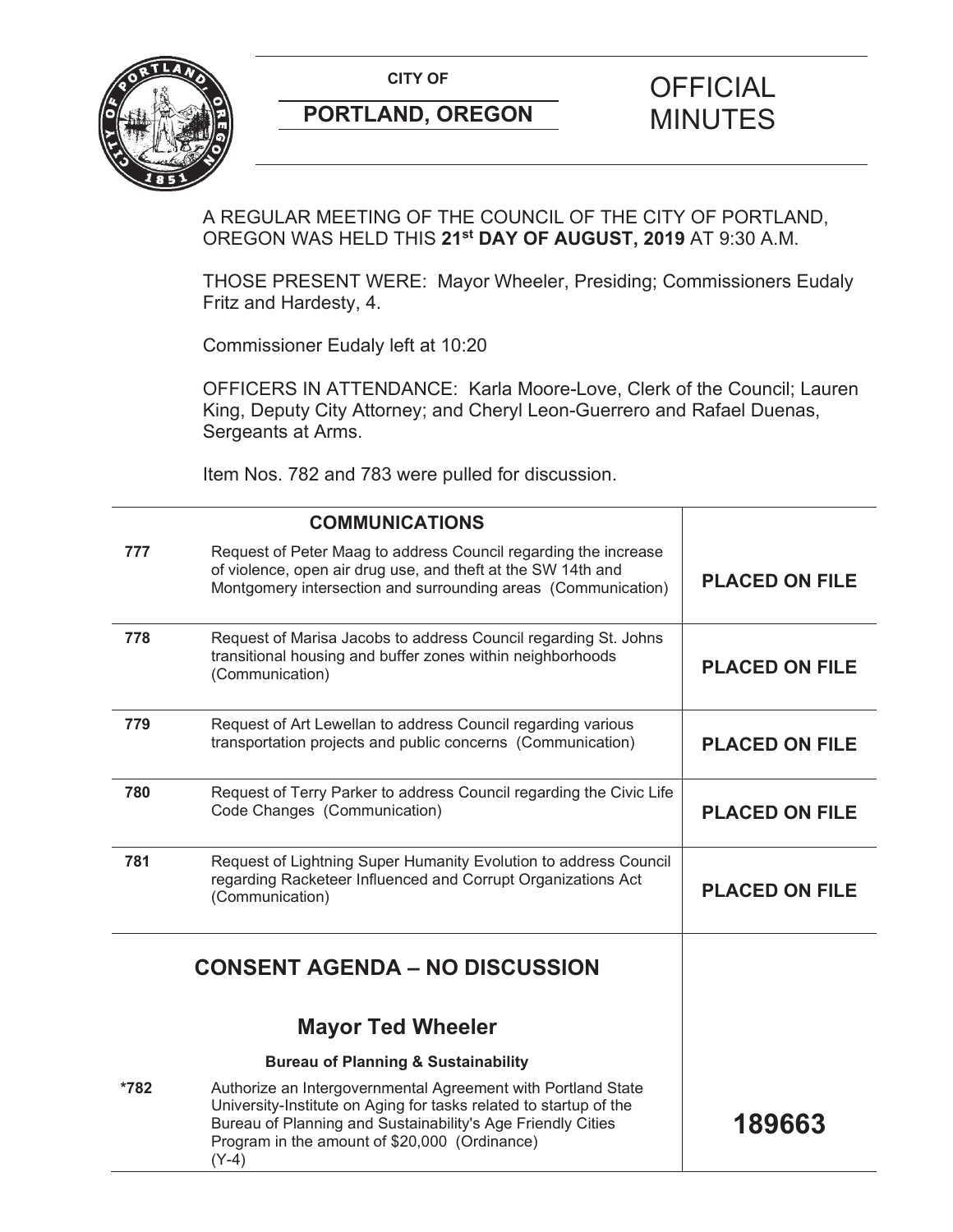|     | <b>Office of Community Technology</b>                                                                                                                                                                                                                                                                                    |                                                                                          |
|-----|--------------------------------------------------------------------------------------------------------------------------------------------------------------------------------------------------------------------------------------------------------------------------------------------------------------------------|------------------------------------------------------------------------------------------|
| 783 | Revoke franchise granted to Lucid Energy, Inc. for a renewal<br>energy project in conjunction with the Water bureau for a period of<br>20 years (Ordinance)                                                                                                                                                              | <b>PASSED TO</b><br><b>SECOND READING</b><br><b>AUGUST 28, 2019</b><br>AT 9:30 AM        |
|     | <b>REGULAR AGENDA</b>                                                                                                                                                                                                                                                                                                    |                                                                                          |
|     | <b>Mayor Ted Wheeler</b>                                                                                                                                                                                                                                                                                                 |                                                                                          |
|     | <b>Bureau of Development Services</b>                                                                                                                                                                                                                                                                                    |                                                                                          |
| 784 | Amend Original Art Murals Code to expand the location where<br>murals are allowed (Second Reading Agenda 745; add Code<br>Chapter 4.11; amend Chapters 4.12 and 4.20)<br>$(Y-4)$                                                                                                                                         | 189656                                                                                   |
|     | <b>Office of Management and Finance</b>                                                                                                                                                                                                                                                                                  |                                                                                          |
| 785 | Authorize contract with Bio-Med Testing, Inc. for drug, alcohol and<br>steroid testing services for an amount not to exceed \$1,244,150<br>(Ordinance) 20 minutes requested                                                                                                                                              | <b>PASSED TO</b><br><b>SECOND READING</b><br><b>AUGUST 28, 2019</b><br><b>AT 9:30 AM</b> |
| 786 | Authorize water revenue bonds to finance water system capital<br>improvements and refund water revenue bonds (Second Reading<br>Agenda 764)<br>$(Y-4)$                                                                                                                                                                   | 189657                                                                                   |
|     | <b>Commissioner Chloe Eudaly</b>                                                                                                                                                                                                                                                                                         |                                                                                          |
|     | <b>Bureau of Transportation</b>                                                                                                                                                                                                                                                                                          |                                                                                          |
| 787 | Vacate portions of SE 106th Ave, SE 108th Ave, SE 110th Ave, SE<br>Bybee Blvd, and SE Duke St south of SE Foster Rd subject to<br>certain conditions and reservations (Second Reading Agenda 767;<br>Hearing; Ordinance; VAC-10124)<br>$(Y-4)$                                                                           | 189658                                                                                   |
|     | <b>Commissioner Amanda Fritz</b>                                                                                                                                                                                                                                                                                         |                                                                                          |
|     | <b>Water Bureau</b>                                                                                                                                                                                                                                                                                                      |                                                                                          |
| 788 | Amend contract with AECOM Technical Services, Inc. to provide<br>\$1 million in additional funding for the Engineer of Record services<br>required to complete the Reservoir Structure for the Washington<br>Park Reservoirs Improvements Project (Second Reading Agenda<br>771; amend Contract No. 30003252)<br>$(Y-4)$ | 189659                                                                                   |
| 789 | Amend contract with Cornforth Consultants, Inc. for geotechnical<br>design services for the Washington Park Reservoir Improvements<br>Project in the amount of \$830,000 (Second Reading Agenda 772;<br>amend Contract No. 30003064)<br>$(Y-4)$                                                                          | 189660                                                                                   |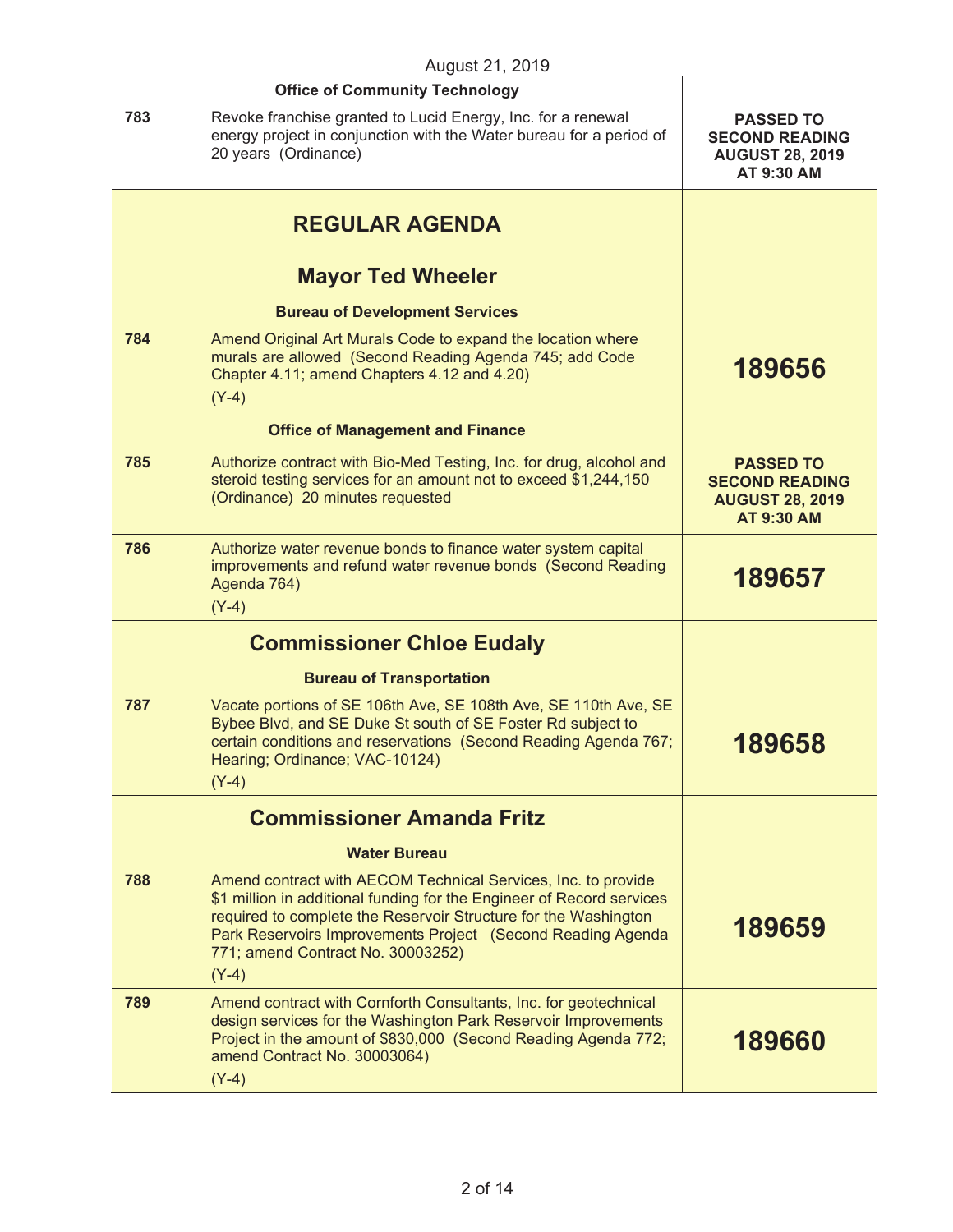|     | August 21, 2019                                                                                                                                                                                                                                                                          |        |
|-----|------------------------------------------------------------------------------------------------------------------------------------------------------------------------------------------------------------------------------------------------------------------------------------------|--------|
| 790 | Authorize a contract with West Yost Associates for construction<br>support services for the Washington Park Reservoirs<br>Improvements Project in the amount of \$6,199,300 using a sole<br>source procurement (Second Reading Agenda 773)<br>$(Y-4)$                                    | 189661 |
|     | <b>Commissioner Nick Fish</b>                                                                                                                                                                                                                                                            |        |
|     | <b>Bureau of Environmental Services</b>                                                                                                                                                                                                                                                  |        |
| 791 | Amend ordinance to authorize a competitive solicitation and<br>contract with the lowest responsible bidder for construction of NE<br>Broadway & 94th Pump Station Upgrade Project No. E10783, in<br>the amount of \$1,799,126 (Second Reading Agenda 774; amend<br>Ordinance No. 189438) | 189662 |
|     | $(Y-4)$<br>$\Lambda$ + 40.04 $\sim$ $\sim$ $\Lambda$ $\sim$ $\mu$ $\sim$ $\mu$                                                                                                                                                                                                           |        |

At 10:21 am, Council adjourned.

# **2:00 PM WEDNESDAY/THURSDAY AUGUST 21-22, 2019**

**DUE TO LACK OF AGENDA THERE WERE NO WEDNESDAY OR THURSDAY 2:00 PM MEETINGS** 

# **MARY HULL CABALLERO**

Auditor of the City of Portland

By Karla Moore-Love Clerk of the Council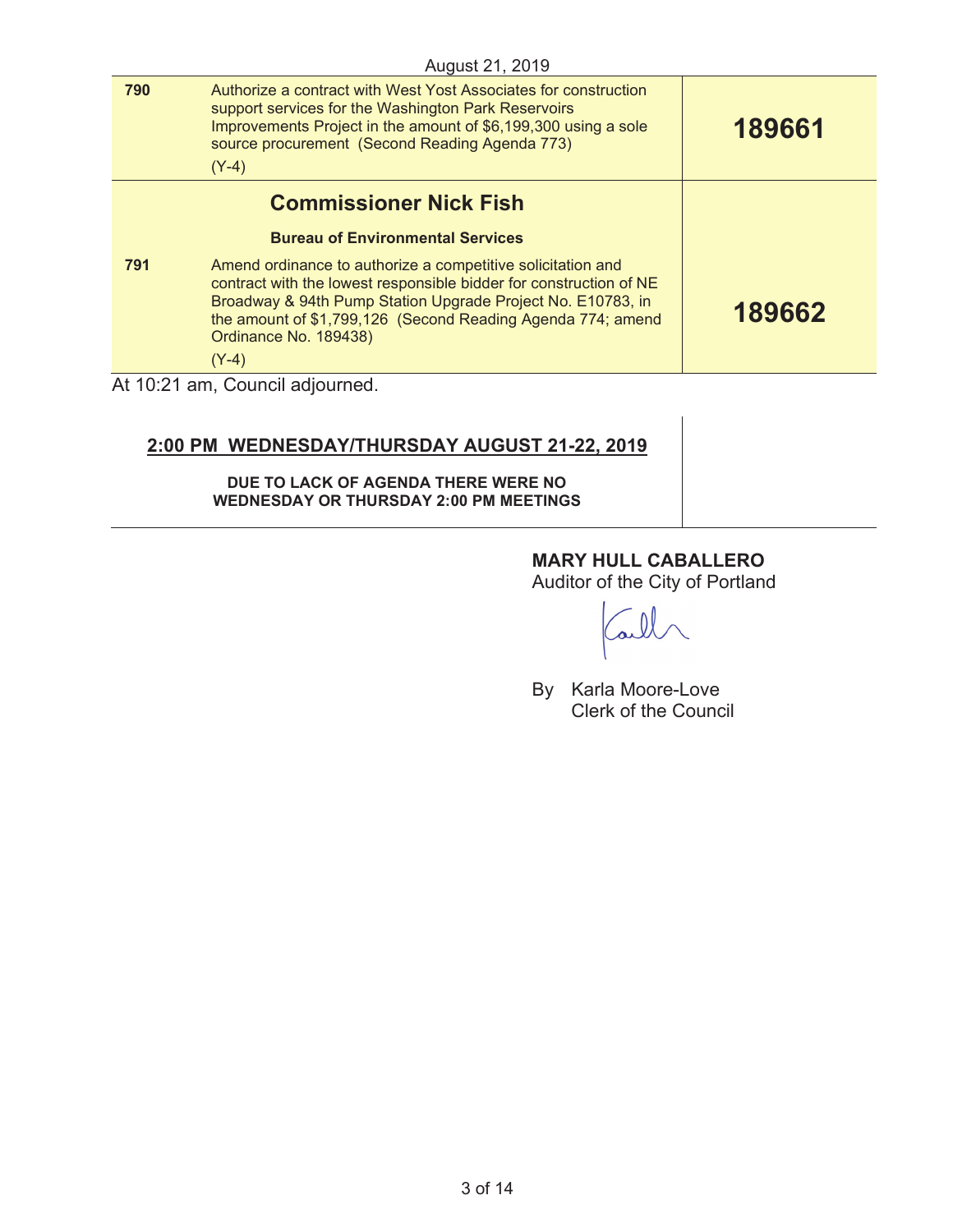#### **This file was produced through the closed captioning process for the televised City Council broadcast and should not be considered a verbatim transcript. Key:** \*\*\*\*\* **means unidentified speaker.**

#### **August 21, 2019 9:30 a.m.**

**Wheeler:** Good morning, this is the Wednesday, august 21 session of the Portland city council. Please call the roll. [roll taken]

**Eudaly:** Here. **Fritz:** Here. **Fish:** Here. **Wheeler:** Here

**Wheeler:** Now we will hear from legal counsel and the rules on order and decorum, good morning.

**Lauren King, Deputy City Attorney:** Good morning. Welcome to the Portland city council. The city council represents all Portlanders and meets to do the city's business. The presiding officer preserves order and decorum during city council meetings so everyone can feel welcome, comfortable, respected and safe. To participate in council meetings, you may sign up in advance with the council clerk's office for communications to briefly speak about any subject. You may also sign up for public testimony on resolutions or the first readings of ordinances. Your testimony should address the matter being considered at the time. If it does not you may be ruled out of order. When testifying, please state your name for the record. Your address is not necessary. Please disclose if you are a lobbyist. If you are representing an organization, please identify it. The presiding officer determines the length of testimony. Individuals generally have three minutes to testify unless otherwise stated. When you have 30 seconds left, a yellow light goes on. When your time is done, a red light goes on. If you are in the audience, and would like to show your support for something that's being said, please feel free to do a thumbs up. If you want to express you do not support something, please feel free to do a thumb's down. Please remain seated in council chambers unless exiting or entering. If you are filming the proceedings, please do not use bright lights or disrupt the meeting. Disruptive conduct such as shouting or interrupting testimony or council deliberations will not be allowed. If there are disruptions, a warning will be given that further disruption may result in the person being rejected for the remainder of the meeting. After being rejected, a person who fails to leave the meeting is subject to arrest for trespass. Thank you for helping your fellow Portlanders feel welcome, comfortable, respected and safe.

**Wheeler:** Thanks. First up, communications, Karla.

**Item 777.** 

**Wheeler:** Is mr. Peter maag here? Very good. I know he had at least one conversation with robert king from my office, so may be that addressed his concerns. Next up, 778, please.

# **Item 778.**

**Wheeler:** We are here on the right day, aren't we? [laughter] next person, please. **Item 779.** 

**Wheeler:** Excellent, thank you for being here.

**Art Lewellan:** That's okay. That's okay. I would like this to be on the camera so folks can have a look at it.

**Wheeler:** Yeah, they will show it we don't control the camera from here. Thank you. **Lewellan:** If I put it on the seat here, would that work? That would be better.

**Wheeler:** Thank you for being here.

**Lewellan:** Council, good morning. I have documentation with me today that I have submitted only one copy. Take your time and read it. I have my written testimony, and I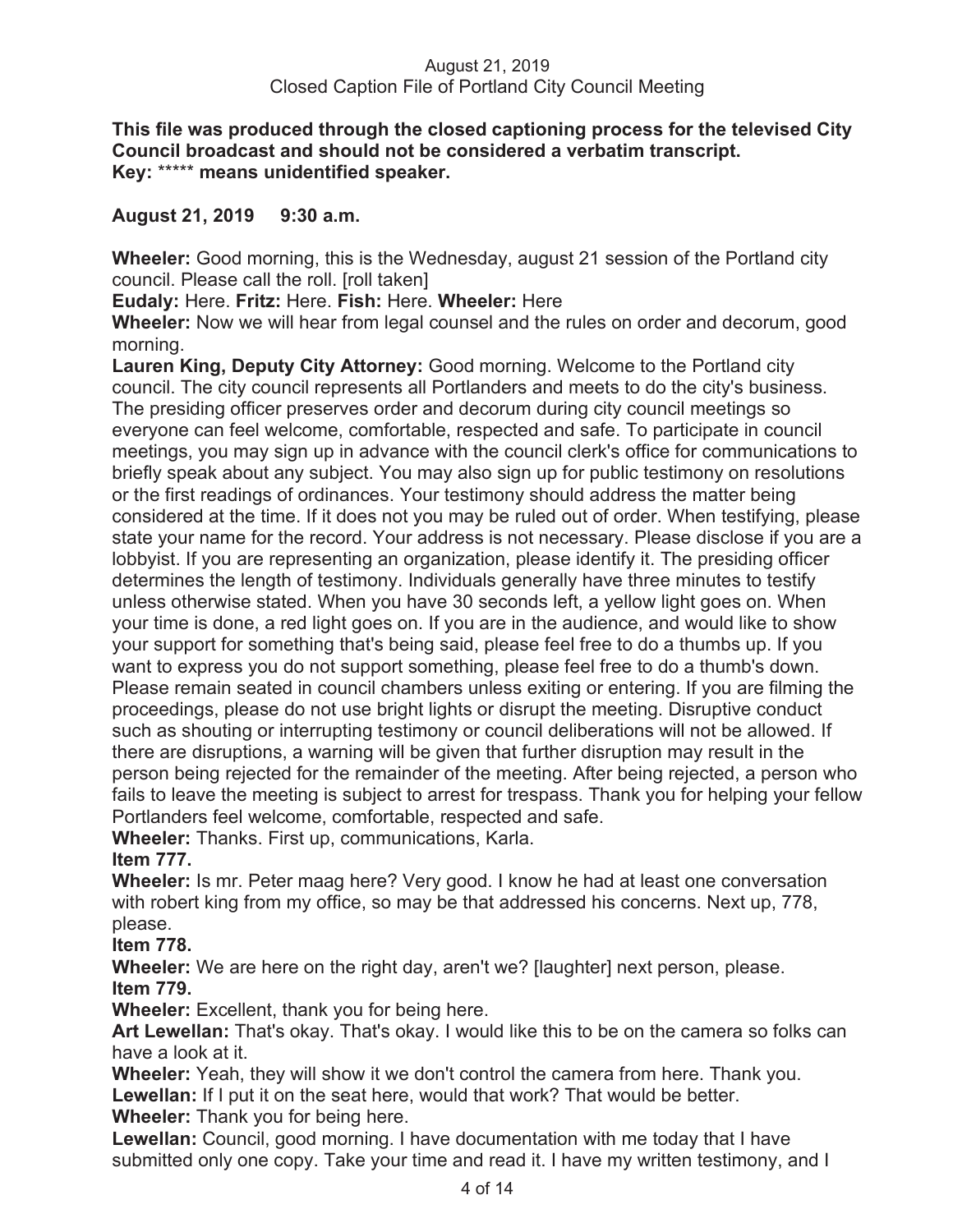hope to get through today, and I have beside me here copies of a subway proposal, which I have already submitted to the city, but you decided that -- I have asked for a review, but haven't been able to do that. I have notes on that subway plan, and notes on my concern about barbur boulevard light rail, which I oppose. I have an essay about the self driving car, and more transit designs, and a copy of my designs for the post office site. So now I will read my statement. I have been an advocate for light rail and streetcar and better buses for Portland and our nation since 1992. I had an epiphany that year in which cars and trucks are overwhelming not just city streets and freeways but the entire planet with air and water pollution, with unjust cost, and worse for oil. Mass transit then and still today seems the only solution. Between 1995 and 1998, transit advocates like me argued before the city council that the north-south max project then should go back to the drawing board. Voters wisely rejected it, and tri-met's yellow, green, and orange lines were acceptable replacements with less impact and less cost and have served more transit riders. Today's southwest corridor max proposal on barbur boulevard just like the north-south max should be rejected and go back to the drawing board. The alternative max route to tigard and tualatin is an extension from beaverton via the west corridor. The undeniably ideal alternative for barbur boulevard is bus rapid transit, especially on fast routes like barbur boulevard where old style buses are suitable. I believe that the city council and metro and tri-met do not want the public to know about these alternatives. They don't want to inform the public about dreadful impacts, about the tanking of properties, about the clear-cutting of barbur treescape, how widening it makes traffic more hazardous for pedestrians and motorists. Here are drawings of these plans. Viewers with dvr who can record this hearing, please make a copy, push pause and take photos to study and learn what city council and metro do not want you to know. They have refused a formal review of my 14-page pamphlet and related documents. Therefore, I am forced to pursue legal means to bring the barbur boulevard max project to a halt. If a class action lawsuit is necessary, so be it. I am, however -- please let me finish -- offering a face saving means to call this terrible mistake a learning experience. If city council will formally authorize independent studies -- **Wheeler:** Could I ask how much, how much time do you need?

Lewellan: For barbur and max route via the route.

**Wheeler:** Can I ask how much time you need. Sir, sir.

**Lewellan:** The public will be filled.

**Wheeler:** I am willing to let you finish -- okay, I am willing to let you finish, I need to know how much more time would you like? How much do you need to finish it? **Lewellan:** One sentence left.

**Wheeler:** Very good, go for it. Thank you.

**Lewellan:** Lawsuit, hopefully avoided, I thought you were going to get me off -- the max along the west corridor, either way, I am calling for the immediate resignation of tri-met director doug kelsie.

**Wheeler:** And you left copies for the clerk so we can get copies?

**Lewellan:** Yes.

**Wheeler:** Thank you. Appreciate that. Next individual, please, Karla.

**Item 780.** 

**Wheeler:** Good morning.

**Terry Parker:** Good morning. Thank you for the opportunity to testify. My name is terry parker. I am a fourth generation Portlander. Portland is a city of neighbors, with the current commission form of government, neighborhood associations and coalitions are the only geographical representation within the city engagement process. Local residents are the people that have the every day first hand knowledge of neighborhood livability issues. The 2016 auditor's report supported by the 2008 community connect report recommends that Portland civic engagement framework of neighborhood associations needs to be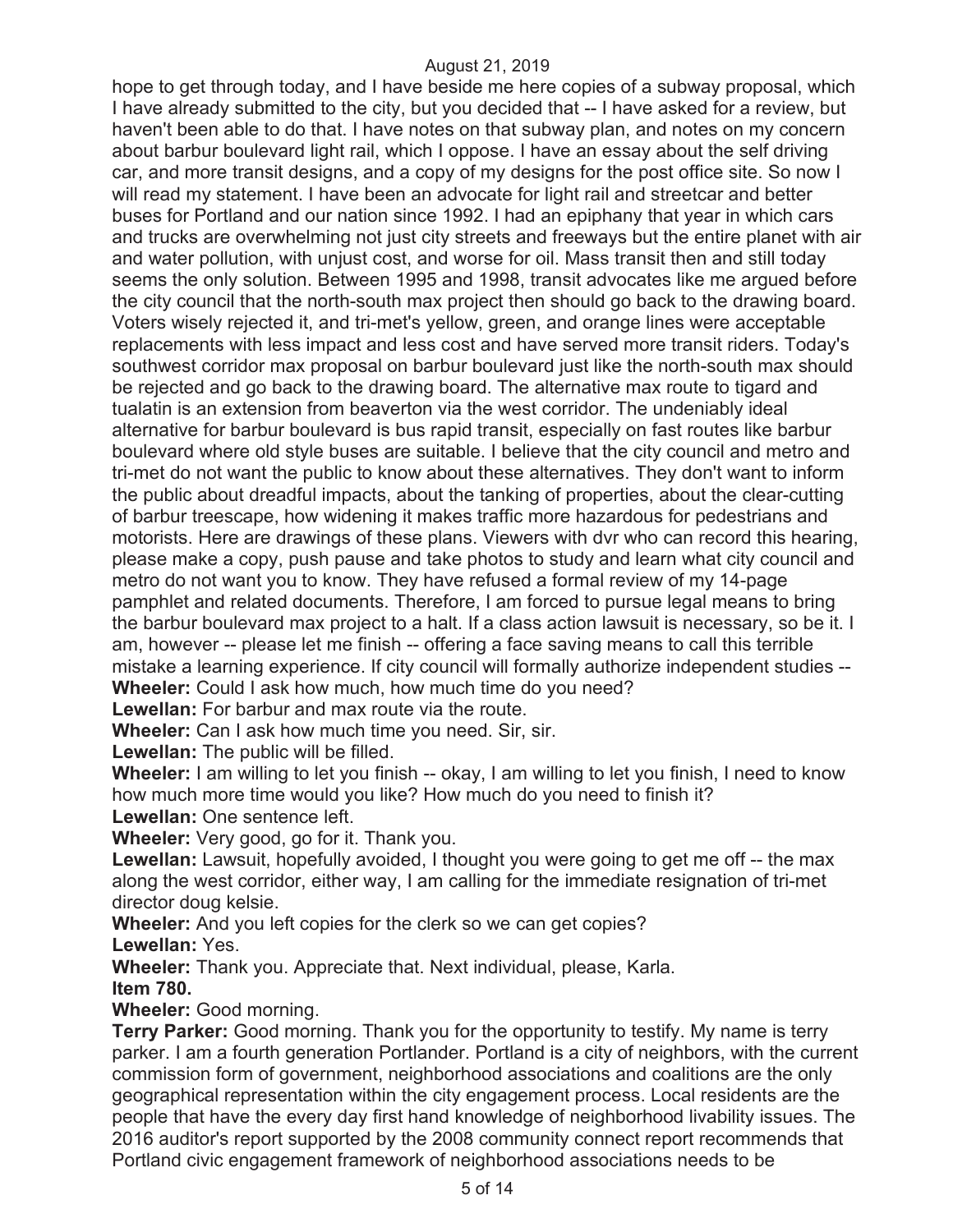strengthened and expanded. This includes updating the code and standardizing to formal recognition to other community groups allowing them to receive the benefits and notifications the na's receive. City council resolution 37373 was the vehicle to create the committee to implement those recommendations. The hand picked code change committee was deficient of both notification two and representation for Portland's nationally renowned 90 plus neighborhood association system. Along with negligible representation for over 53% of Portland households that pay property taxes, and live in owner-occupied homes, the committee took a totally opposite direction by removing official n.a. Recognition, the organizational standards and their functions. Moreover the proposed new language includes references to colonialism, white supremacy, and native sovereignty, and economic exploitation, and striving for self determines. It can be interpreted as hate language. Such divisive hostile and offensive language divides communities rather than bringing them together. Statements in the ethics code include citizens have a fair and equal opportunity to express their views to city officials. Officials avoid bias or favoritism, and respect cultural differences as part of the decision-making. And leadership facilitates rather than blocks open discussion. With a hand picked committee lacking balanced representation, and a director of civic life demonizing the neighborhood associations by calling them devastating to Portland, and a deities towards the n.a.'s and the including of unprofessional language that can be interpreted as hate language has civic life also written an unpublished version of the city's ethics code? Civic engagement must not come from special interests and closed-door back rooms or become a hand-picked administrative tax under the control of a czar like director. The inclusive role belongs with the city council. Instead of throwing the neighborhood associations off the recognition train and eliminating their functions and mandated standards, with an increased budget, any community organization that demonstrates non-discriminatory practices conducts accessible open meetings and provides transparency should be welcome and recognized. In closing, the entire code change process was equity deficient. It needs a complete do-over, replacing the fantasized language with transparent code updates that are in detail aligned with the auditor's recommendations. Keep Portland neighborly. Thank you. **Wheeler:** Next individual, please, Karla.

#### **Item 781.**

#### **Wheeler:** Good morning.

**Lightning Super Humanity Evolution:** Good morning. My name is lightning. I represent lightning super humanity evolution. Again, as I have always stated I don't think the mayor of the city should also be the police commissioner. There needs to be complete separation in the event that there is problems with the police commissioner. You are fired. And then we do a national search for somebody with experience as high of a level as the police chief or other positions and law enforcement. They need to be very experienced to be the police commissioner. On july 23, 2019, a member at Washington d.c. Of the senate committee on judiciary sent a letter to attorney general william barr, the fbi director, calling for an investigation of the Portland mayor ted wheeler, which is also the police commissioner, under the racketeer, influenced, and corrupt organization act rico. Excerpts from the letter, federal investigation required to guarantee citizens' constitutional rights urge you to investigate mayor wheeler for the official positions violating Oregonians and civil rights. As serious as it gets when you go into the rico act, that's 35 different crimes. They can find two. You are going to -- if you are convicted, you can do 20-year terms on each crime. Very serious situation here. Again, I am asking mayor wheeler, the police commissioner, to step down immediately. Now, pertaining to labeling antifa domestic terrorist group, absolutely not. As far as I am concerned, antifa, you are all artists. Do what you need to do out there, but do not commit violence, and again, that's a broad stroke across all of antifa, and that should be the small minority are the people that do that will be held accountable.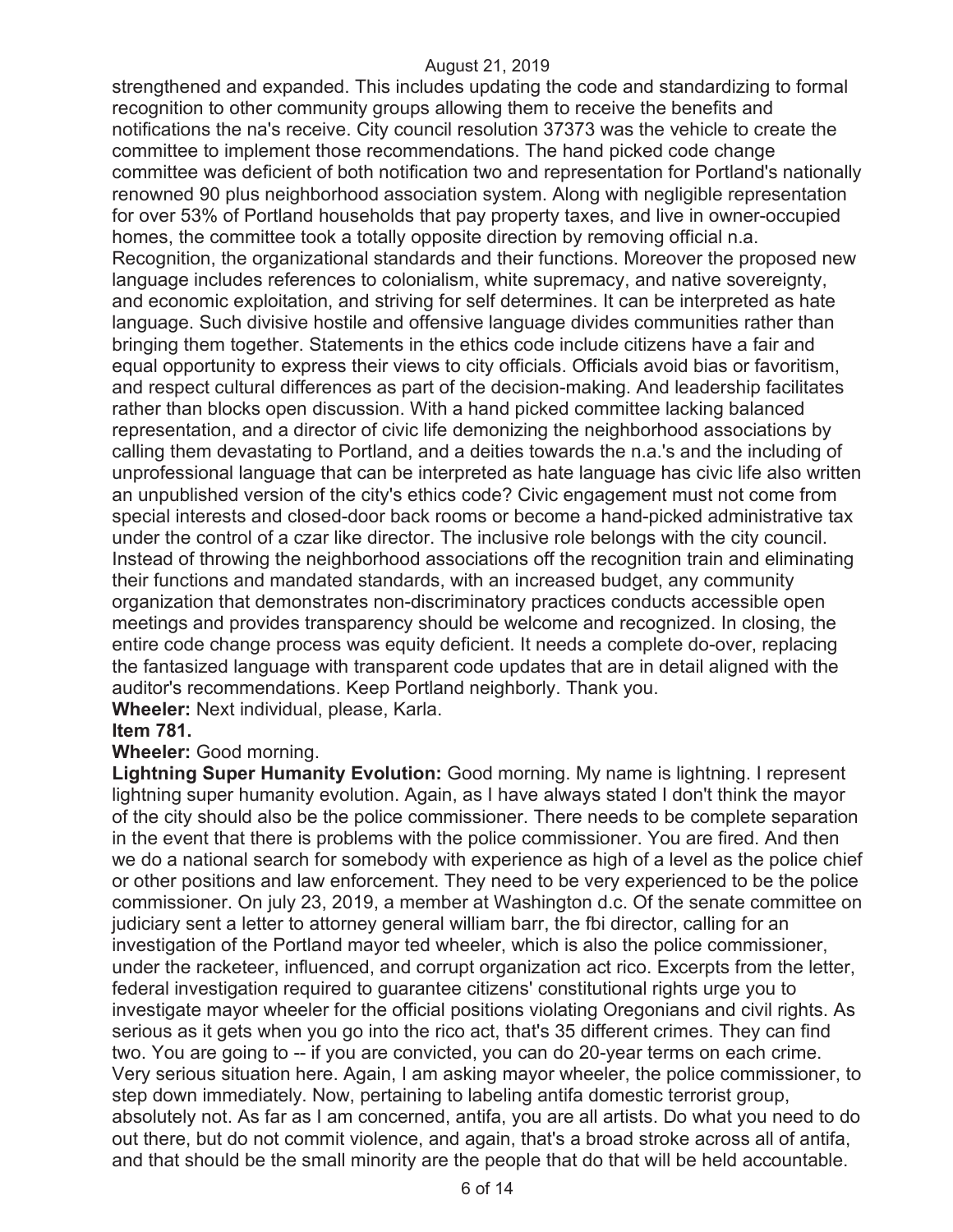Now, another issue I have is that we need to start paying the police commissioner a reasonable salary. I am looking at an average salary of \$200,000 per year. We need to have that police commissioner have the experience, which mayor wheeler, you do not. You do not have the experience, and I am asking you to step down as the police commissioner. You brought in 1700 law enforcement officials on the 17th, and I want to know who is going to pay that. The public? We're talking millions and millions of dollars. Can you show me any other rally where there were a thousand people there that we brought in 700 law enforcement officials anywhere in the united states? I want to see that rally. Who is going to pay that amount of money? That falls on you, police commissioner, on you, mayor wheeler, and again, you are going to be dealing with william barr on this, and let me tell you something, mayor, you may laugh at the d.c. Administration and the trump administration. They have got you locked in, my friend. Get ready to retire. **Wheeler:** Thank you, as always.

**Lightning:** Politically you are finished, mayor.

**Wheeler:** No, doesn't warrant a response. Karla, are any items pulled off the consent agenda?

**Moore-Love:** Yes, both items have been pulled. 782 and 783.

**Wheeler:** 782 and 783, that is the consent agenda, so first item on the regular agenda, second reading. 784, please.

# **Item 784.**

**Wheeler:** Colleagues, this is a second reading to we have already heard testimony, and we have received a presentation. Is there any further business on this? Very good, Karla, please call the roll.

# **Hardesty:** Aye.

**Eudaly:** I would like to thank bds, the mayor's office staff, racc, street art alliance and pbot for their work on this item. I vote aye.

# **Fritz:** Aye.

**Wheeler:** This was a fantastic presentation, and I appreciated both the presentation as well as the vision that was offered and the testimony that was provided. I thought it was just a really great opportunity for us, and I am proud to vote aye. The ordinance is adopted. Next item, 785.

# **Item 785.**

**Wheeler:** Colleagues, bio-med has been a trusted business partner with the city of Portland for approximately five years. During this time we built an effective working relationship that allows the city to focus on the management of the drug testing program. Bio-med operates with integrity, compassion and respect for the city as their client, intendeds to exceed the expectations that are -- that are contractual obligations, analyst markey is here with us today to go over the details of the contract. Good morning and welcome.

# **Marquis Fudge, Bureau of Human Resources:** Good morning.

**Wheeler:** Thanks for being here.

**Fudge:** Okay. Mayor, council, so bio-med, our current contract --

**Hardesty:** Introduce yourself.

**Fudge:** I'm marquis fudge, senior relations analyst. Sorry about that. So our current contract with bio-med expires september 30 of this year, which is what you see before you now as an extension of that, of that contract. City employees that performed safety sensitive functions as defined by the federal government are subject to plea employment and random drug testing, and I have a list of those classifications within the city structure, if you need that. Or want that, so also, as a matter of city policy, our police officers, sergeants, detectives and lieutenants are subject to random drug testing. So, in bio-med plays a really critical role in the city's relationship with legacy labs, who performs the drug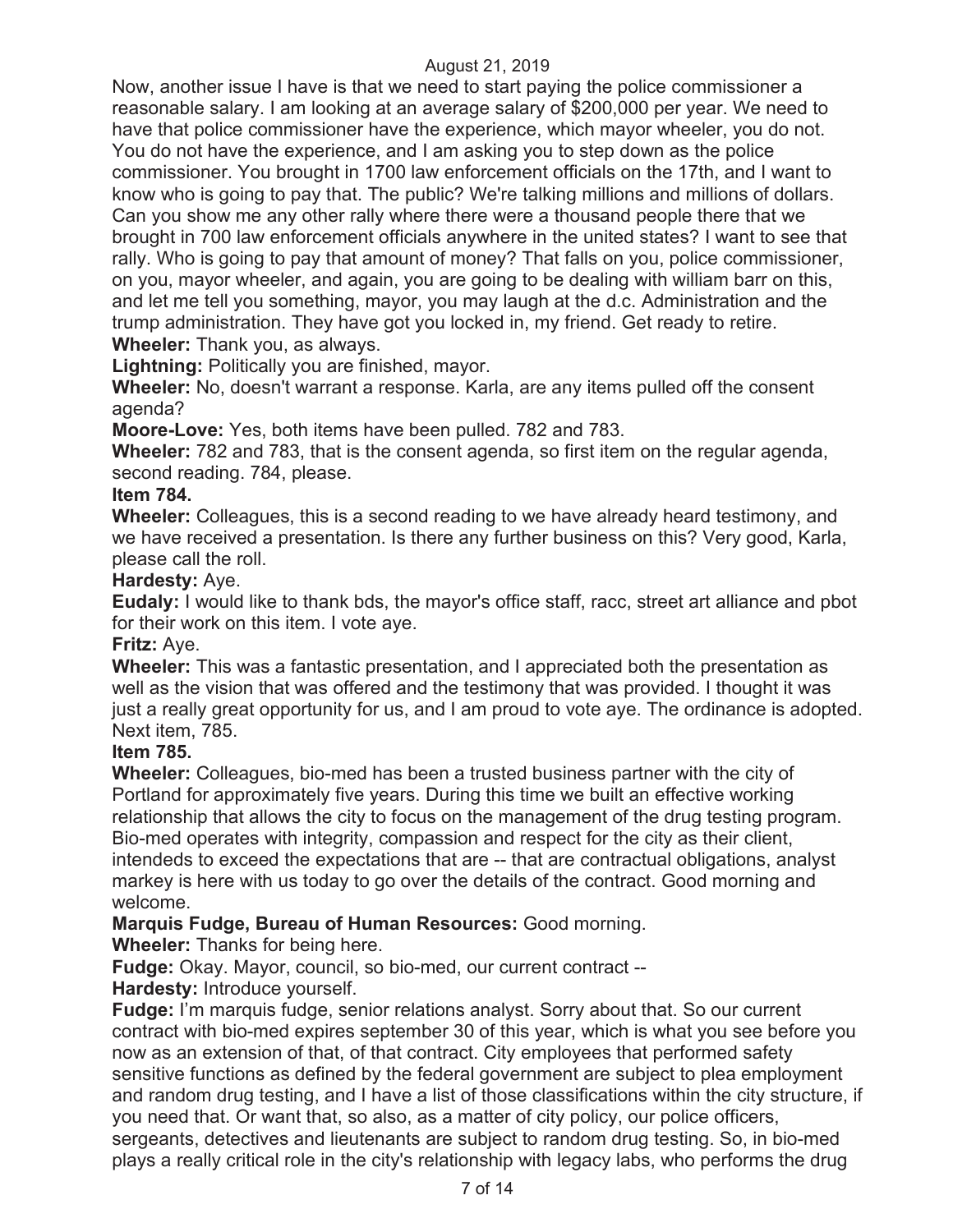tests, who administers the test, itself. Legacy is critical in this machine of drug testing program that we have because of the central location and their available -- their services are available 24-7 for us, which is much, much needed. So, I bring this, I bring this ordinance in front of you to see if we can get this passed and extend the bio-med contract. **Wheeler:** Very good. Commissioner hardesty.

**Hardesty:** Thank you. And thank you very much for providing the additional information to my office. I had a question about -- I noticed the random drug testing that has 29 at the top like for every month, like 29, does that mean that there are 29 employees that are randomly tested every month? Or does that -- and is it processed?

**Fudge:** So the part of the report that you were looking at was the ppcoa, so they have -- **Hardesty:** Okay, ppcoa?

**Fudge:** Portland police commanding officer's association.

**Hardesty:** Okay. [laughter]

**Fudge:** They have 29 people in their pool.

**Hardesty:** Ok.

**Fudge:** So the ppa, it fluctuates but is roughly 750 to 800 members in their pool, and so two are selected randomly from the ppcoa pool and 55 are selected monthly, randomly for the pp actual side of things and then you have the cdl side of things, where it has changed over the last five years, but anywhere from 13 to 22 of those folks selected for random tests each month.

**Hardesty:** And what has the results been of steroid testing?

**Fudge:** Very good. Very good. I believe in my five years, I think we have had two positive results for steroids in five years, so been very well, very good.

**Hardesty:** Thank you very much.

**Hardesty:** Thank you. Colleagues, any further questions? Any public testimony on this item, Karla?

**Moore-Love:** Yes, we have four people signed up.

**Wheeler:** Very good.

**Moore-Love:** The first three, please come up are lightning, charles bridgecrane johnson and diana.

**Wheeler:** Good morning.

**Lightning:** Good morning. My name is lightning and I represent lightning super humanity evolution. One of the questions I used to have a lot is I used to see on the non-consent agenda where we would have car crashes of say police officers in an accident, and what I wanted to make sure is that upon those type of accidents, which would be I would think a reason to test, and I haven't seen any type of results provided on that because that's not like a random test. That's -- you've been in an accident. We've been seeing a lot of different accidents, and certain amounts of numbers being paid out, and what's the followup past that point? Are they being tested? I think it's almost mandatory that they are. If we begin to pay out money, we want to make sure that if there is a drug issue, that they go the proper treatment. That's all. I am not saying fire them. I am saying you get into a treatment program, and we will go from there. So, I am not looking at firing anybody. It's just more or less a treatment program, so I want to make sure that those tests are being done. When we are seeing payouts, which a lot of times the public has to pay out the general fund or maybe insurance if we are lucky, that's a big concern, and those numbers are pretty high. I have seen a lot of different car accidents on a lot of resolutions that have been presented in front of the commissioners and the mayor, so issue number two, the steroids is a real concern to me, and I would like to have more research done on the steroids, and the problem that I have is anybody that is taking a certain type of drug, I don't want them to have access to a weapon. Now, that's a strong statement to make towards the police, but I think that they could understand my position, too, is that I want to have you clear mind. I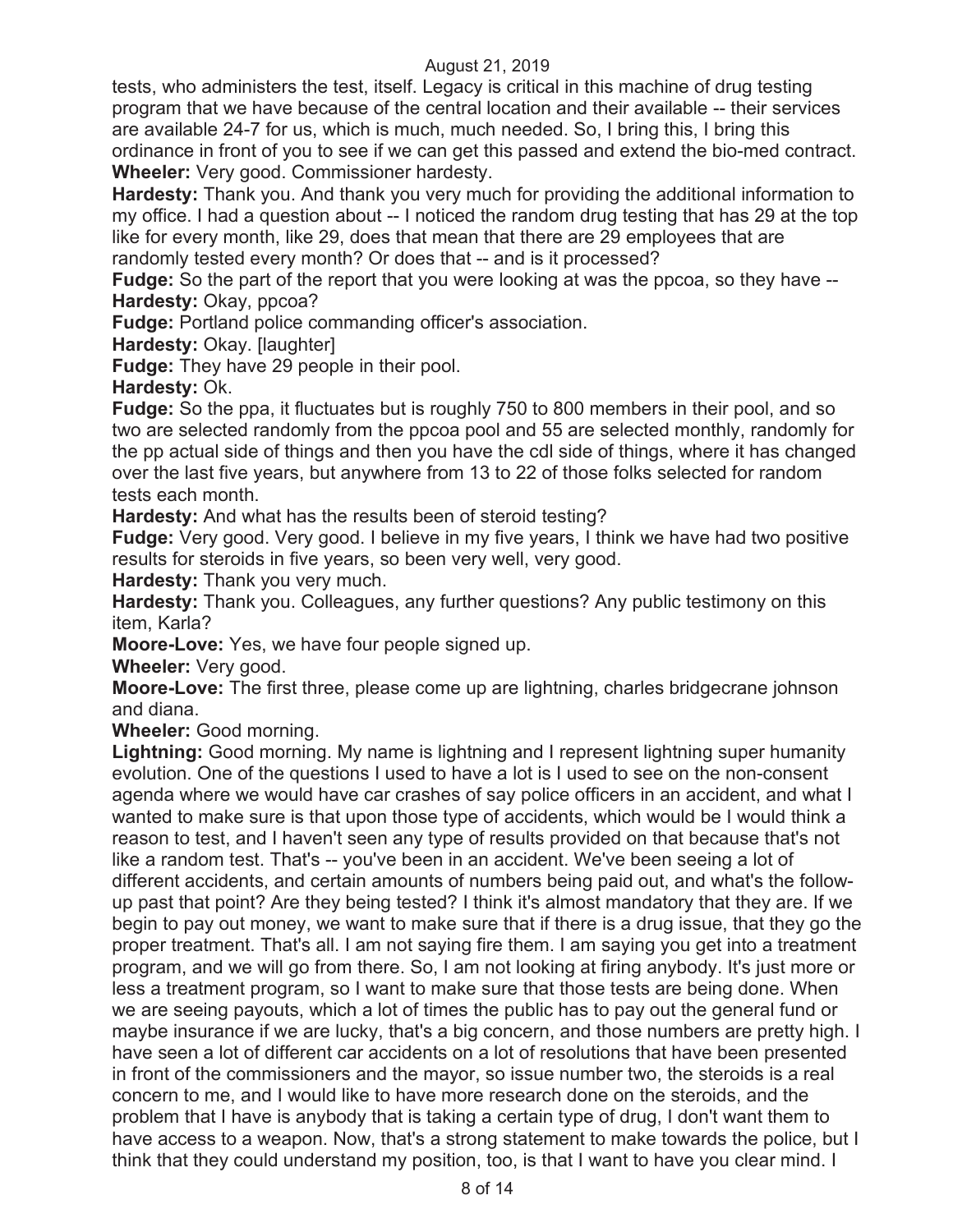don't want to have you under the influence of anything while you are doing your job, plain and simple. What do you do past the point of the test failing? Do you say you can't have your weapon at that time until we go through proper testing to make sure that there is not an issue. These are very serious things that I think should be done because anyone on drugs, I don't want you touching a weapon, plain and simple. I don't want you near a gun. I don't care who it is, if you are the police. You are the fire. Anyone in here, I want the proper tests done, especially if we are paying those employees from our tax dollars. Thank you.

#### **Wheeler:** Thank you. Good morning.

**Diana Ogaz Gutman:** Good morning, mayor and commissioners. My name is diana, and I feel that this agenda item specifically relating to bio-med and the drug testing is, actually, very important for our city. I see that it can provide a lot of positive things for private citizens who are wanting to feel protected in their cities. So, I see this being is a good thing. I do have a couple of questions in regards to what the follow-up is when a person does test positive, what are going to be the steps in order to, you know, to make sure that they go the help that they need and also make sure that someone is able to step in when that person has tested positive. Who is going to take that person's position either permanently or temporarily, depending on the severity of the individual who tested positive. I think that's something that should be looked into because we don't want to take away from the city. We don't want to take away protection from the city, and when someone is out of the game for a time, there is a gap, and that gap does need to be filled, so we should have measures set in place to fill those gaps. The other thing is I do agree with the fact that should there be accidents with people that are in these powerful positions, I think that it is important to make sure that first they get 100% cured, and have that care be drug testing because some people can respond in a way that they are a functional every day person, but if you are doing steroids, if you are doing drugs that are going to impair your judgment, you should not be able to hold a firearm. You should not be able to have possession of a weapon. I think that is something to really consider and look at and figure out what steps can be taken and what measures can be implemented. So thank you very much for your time.

**Wheeler:** Thank you. Commissioner Fritz.

**Fritz:** Very good questions. In fact, I was asking very similar ones yesterday, and I am going to put together a working group, council offices and appropriate city staff to look at the whole issue of city employees who use substances when they shouldn't. And then what are the steps that we take to make sure that they get the help that they need and also that the public remains safe, so thank you for asking the questions.

**Gutman:** Thank you, commissioner, it's very important, so thank you.

**Wheeler:** Good morning.

**Maggie:** Hi, maggie, Portland homeless town hall. I want to echo lightning and the gentle lady over here for speaking out about drug testing and people carrying weapons or driving a car. It begs the question what about running the city as commissioners or a county as commissioners, and drug testing for commissioners? Something to think about. Also I would like to say what about lgbtq, you know, certain lgbtq folk may be taking a steroid for a medical reason. Are you going to make sure that person is not discriminated against when there is a valid reason for taking it? And because I think that people in the city are put in lgbtq, no matter where they are prone to discrimination, and if they have got a medical reason for taking a steroid. Just want to mention that. **Wheeler:** Thank you.

**Charles Bridgecrane Johnson:** Good morning, council, my name is charles bridgecrane johnson. It's hard to believe that just a week ago we were all mostly gathered in pioneer square wondering how many bullies and hate groups would descend on the city.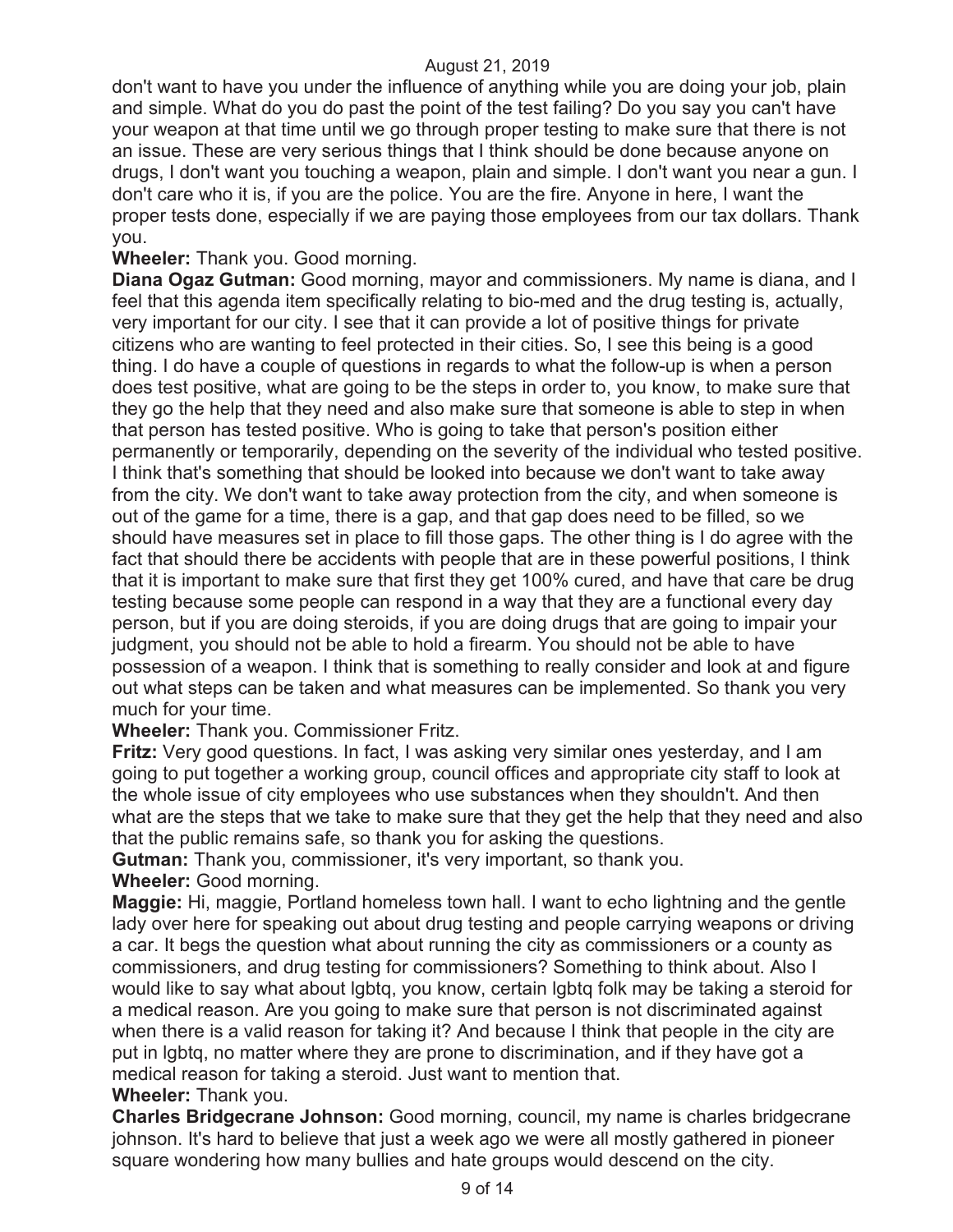Fortunately, that turned out not to be the worst for some of those, actually, pretty good. Although this item comes with like 19 pages of electronic pdf, I think I will focus on the idea of best practices and transparency for the city when you present these issues to the public. In just the first two pages, the findings, it's not really clear this 1.2 million is another four or five year scope so it would have been better if that page one of the findings had started with five years in the first point, and I really think, especially now that we have taken the state treasurer and made him our mayor, that it's not unreasonable if the people to ask you to do the math and tell us the average cost per drug test. Also, I am not sure it is a good practice for the city to only do -- it turns out we are only going to be doing an rfp on this every ten years. We did one five years ago, and we said that was so nice, let's just give the 1.2 million back to the same people. There is also nothing in here about minority small business inclusion to know if there are other contractors out there more in line with the city's goals. So, it's not a huge chunk of money, \$1.-- it's 1.2 million max, but I think we could do better. What's interesting, I appreciate councilor hardesty's questions, after seeing the conduct of some uniformed people it's hard to believe only two in five years are roid-raging steroid junkies. But, I appreciate all the officers that are coloring within the lines about using those things to maintain their doughnut-based physiques. But, I don't think that this measures up to the best practices for the city of Portland, to renew based on a fiveyear-old application where there were two other losers and not give those people a chance to go through what is supposed to be the city of Portland, is a thoughtful rfp process. We could look at getting money out to women and minority, small-led businesses that may or may not have a role in this. I am not an expert by any means, who the other players are in the drug testing area but when you look at those pages of findings, you could have reported to the citizens the average and maximum cost per test and maybe should have considered rfp again through the bureau of resources, and contrast that information, obviously, pbot or some other bureaus must be covered by this dot requirement to drug test when people are operating equipment so there should be some comparison data between bureaus about who is getting the best value for drug testing. Thank you. **Wheeler:** Very good. If I could respond to a couple of those. First of all, there was a selection committee and there was a uniformed scoring process, and bio-med scored the highest in the eyes of the selection committee, so there were other considerations. **Johnson:** Besides 2014 there was a repeat more recently?

**Wheeler:** Yes. Number two, page nine actually illustrates the cost per test and breaks it down by type of test, as well.

**Johnson:** Thank you very much for being more attentive than me.

**Wheeler:** You bet. No worries. Thanks for your testimony, all three of you. Karla, was there anybody else?

**Moore-Love:** That's all who signed up.

**Wheeler:** Colleagues, any further questions of staff before I move this along. This is a first reading of a non-emergency ordinance. It moves to second reading. Thank you. Thank you, marquee, for your presentation. Next up is 786, second reading. **Item 786.** 

**Wheeler:** Colleagues, again, this is a second reading. Any further business on this item? Please call the roll, Karla.

# **Hardesty:** Aye. **Eudaly:** Aye.

**Fritz:** We had the hearing, and similar really proud of this. It's a good example of the city thinking ahead financially. Thank you to the office of management and finance for their coordination. Christine on my staff, cecilia, the director of finance and support services for the Portland water bureau, and director mike stern, and deputy director gabriel. This measure saved the city \$6.1 million. Aye. [gavel pounded] the ordinances is adopted. 787, also, a second reading.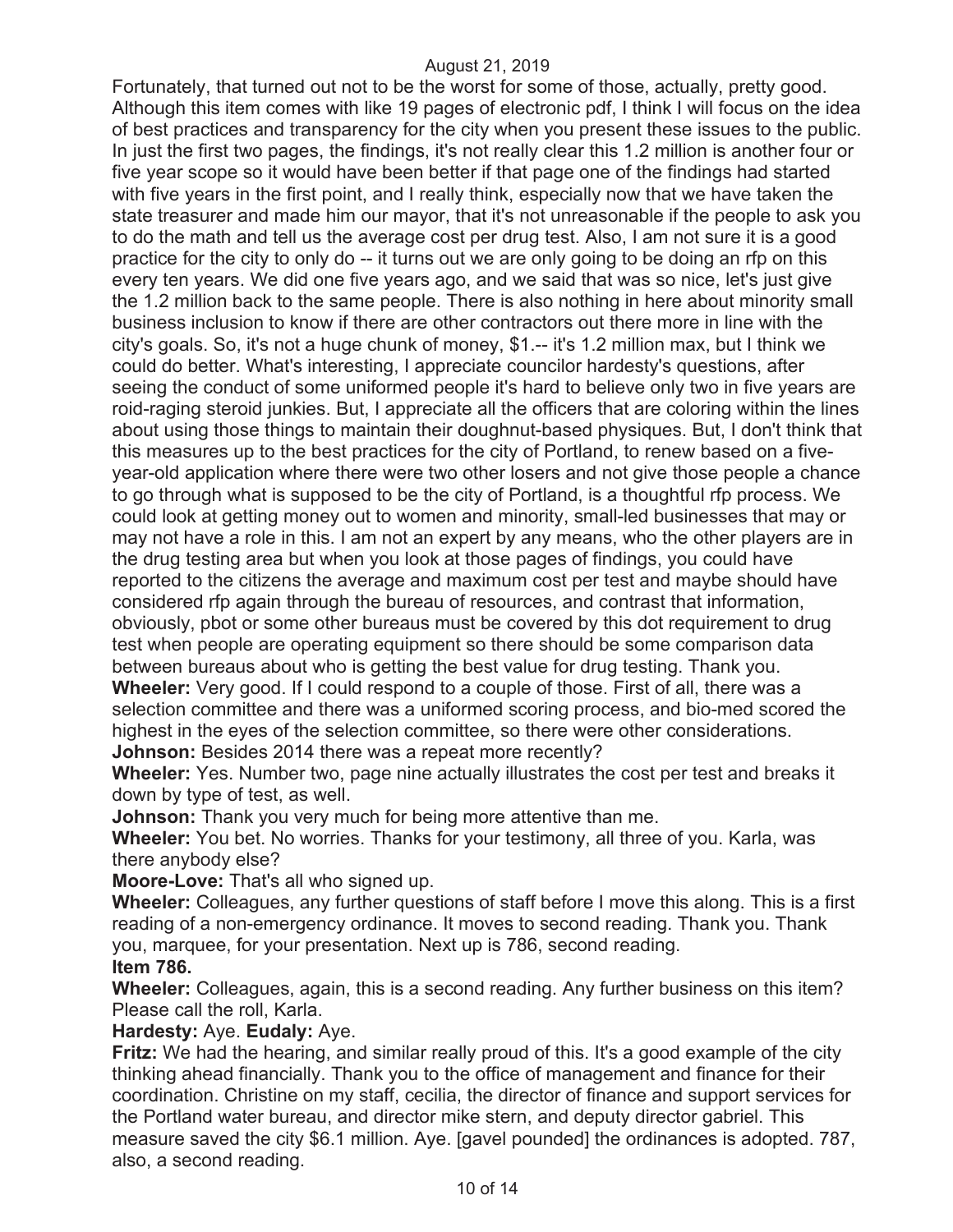**Item 787.** 

**Wheeler:** Any further discussion on these items, colleagues? Please call the roll.

**Hardesty:** Aye. **Eudaly:** Aye. **Fritz:** Aye.

**Wheeler:** 788, also a second reading.

**Item 788.** 

**Wheeler:** Colleagues, any further business on this item? Please call the roll.

**Hardesty:** Aye. **Eudaly:** Aye.

**Fritz:** So this and the other -- the next two, thanks to the water bureau director and the deputy director, teresa elliott, the chief engineer, and christine on my staff, aye.

**Wheeler:** I thought this was a great presentation. It was very, very interesting, and I appreciate the work that's going on and I appreciated the update. I vote aye. [gavel pounded] the ordinances is adopted. 789, also a second reading.

# **Item 789.**

**Wheeler:** Any further business? Call the roll.

**Hardesty:** Aye. **Eudaly:** Aye. **Fritz:** Aye.

**Wheeler:** Aye. The ordinance is adopted. 790, second reading.

**Item 790.** 

**Wheeler:** Any further discussion? Please call the roll.

**Hardesty:** Aye. **Eudaly:** Aye. **Fritz:** Aye.

**Wheeler:** Aye. Ordinance is adopted. 791, second reading.

**Item 791.** 

**Wheeler:** Any further discussion? Please call the roll, Karla.

**Hardesty:** Aye. **Eudaly:** Aye. **Fritz:** Aye.

**Wheeler:** Aye. The ordinance is adopted. Back to the consent agenda, first pulled item was 782.

# **Item 782.**

**Wheeler:** Lightning, you pulled this, is that correct? Okay. Very good. So do we have anybody from staff to discuss this? Do you want to come up. Good morning.

**Joe Zehnder, Bureau of Planning and Sustainability:** Good morning. Joe center with the bureau of planning and sustainability. The item in front of you today is an intergovernmental agreement for funding of research from the Portland state universityinstitution on aging that we are doing as sort of the prelim to a hire that we are in the process that we are doing to bring on a person in the age friendly program. The research is going to be reaching out, actually, to bureaus leadership, program leaderships to explore their understanding and how the age friendly policy and how that might be relevant. A second is to understand the inventory, the comp plan policies relevant to age friendly so we have a place to start to work.

**Wheeler:** Very good. Thank you. Public testimony. I know lightning pulled this. Good morning. Lightning, you pulled it. We will let you go first.

**Lightning:** Yes, my name is lightning. I represent lightning super humanity evolution. One of the things I like when we are talking about age friendly policies and going in that direction is that I want a little more, I guess, studies also done in the neurogenesis area, and I really want to have an understanding that, you know, when we begin to sage, we also can produce more neurons, and we need to really have some study on neurogenesis on understanding that with today's technology, there is so many advances that we are seeing that when we are talking age friendly cities, we need to be looking at really on the wellbeing and the brain health of aging individuals, and why that's so important is when we are talking Alzheimer's and things you look at pertaining to aging is that when you begin to look many years before, we could begin doing things that might have an effect in the future as far as when you are aging that will really be beneficial, and again, my position is really from is a neural science perspective and really beginning to work with the neuroscientists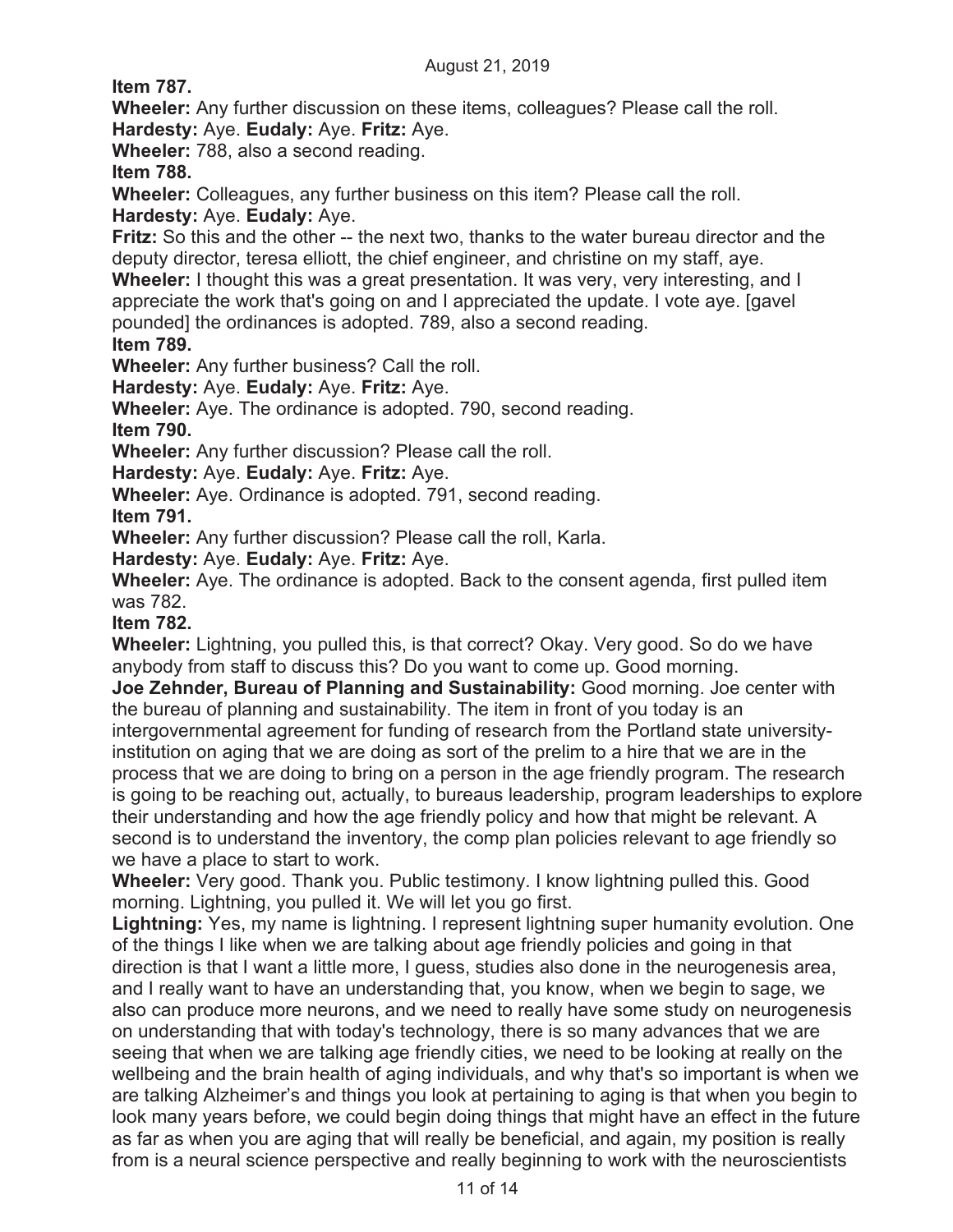on aging itself and understanding the synaptic connections, the neuron genesis as far as adding more neurons and really understanding that we are, with 86 billion neurons possibly, we have the potential on really benefiting people when they are aging, when we begin to understand how to really begin to take care of yourself from the brain, health perspective, and really understanding on just treating people in a reasonable manner hasn't effect on your neurons and how many neurons you produce and how many neurons do a synaptic connection, and actually, go into the memory mode, when you start analyzing that, and understanding just by what you say to somebody has an effect on them. It's important to understand and look at this on an overall basis from the standpoint of aging, and understanding the real technological advances that they have now and to study this and to really improve people's life, so that's my position. Thank you. **Wheeler:** Commissioner hardesty.

**Hardesty:** Lightning, some days you absolutely fascinate me. When you here when we did the presentation from the coalition that's been created around aging friendly? Were you on the city council that day?

**Lightning:** I believe that I was. I was here at a few of them, yes.

**Hardesty:** So you know the city, even though we want to do a bunch of stuff, we have a very limited lane for the things that we can actually invest resources and time and energy on, right. So, so our goal, at least what i've been able to understand in my short time here is to ensure that people as they age can continue to do the things that bring them joy. They can continue to travel around the city, and they can continue to go to plays, they can continue to do all the things that today bring them joy, right. And we also know that people are living a lot longer, right. People are, basically, a lot healthier today than they were say in my parent's time, right. So what advice, based on just that very narrow -- you know, I wish that we could go and talk about brain syntax and all of that good stuff. Based on that, what's the best investment of the 20,000 that we are going to contribute to this coalition who is really looking at a whole host of other stuff?

**Lightning:** Right. I guess where the \$20,000, I think, and I will be honest with you, I think it might be a bit on the low side on how important this issue is. I am sure that the aging friendly people do also. But, really, I guess from my position I think really getting the neuro scientists more involved and having some of them step up to the table such as having them in the discussions and really showing the advancements on mris and imaging and just healthy foods and exercise, as you know, is so important on your neurons and the synapsis that they place, and just those type of areas because it's really -- it falls back on like you were saying, living healthy, living longer, and that's what it's really about at the end of the day, and if the neural scientists, I think, made great steps and gains in this area that we have never seen before, except really in the last three to five years in my opinion so that's where I am at. Bring in the neural scientists and people in that field. Thank you. **Wheeler:** Thank you.

**Charles Bridgecrane Johnson:** Good morning. For the record, charles bridgecrane johnson. Once upon a time in Portland we didn't have a city councilor or a commissioner jo ann hardesty. She was just a private citizen, and she came to a 540 southeast 73rd, and nancy wigmore was born in 1937. She since moved to assisted living from living up on the side of mount tabor in the odd fellows, but when we are talking about this \$20,000 and the institute on aging, I hope that even though you are letting this money go and trusting it to work well with the other 200,000 you have invested, that you will ask about how much contact there was with people who are experiencing the process of late life aging. Those are the only answers. Somebody that's 50 or 30 or 20, if their research isn't directly rooted in contact with people that are living within the variety of conditions that we have in the city limits, then we might be buying research that may not actually have the best impact on people's lives. So, I hope that as commissioners concerned about the older constituents,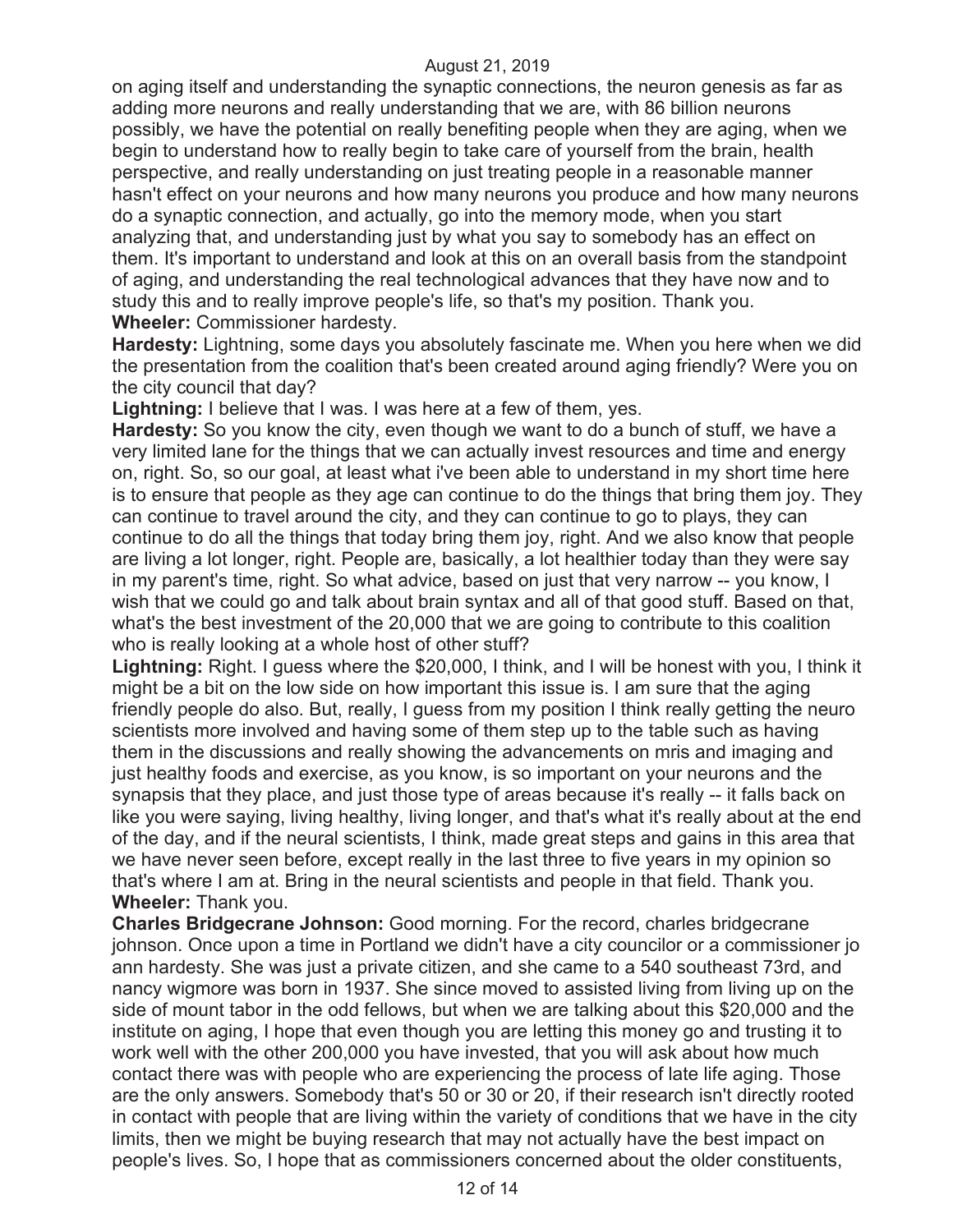maybe they will pencil in a note to review or to engage off the record with the ioa, on the institute of aging at Portland state, and maybe it's anecdotally appropriate that we get a report to pull some of these senior citizens, that seems to be the acceptable phrase, and have them come and engage. I think this morning two out of five communications slots went unused. It's, actually, is a good investment to diversify beyond myself, you know. We don't get to -- if I signed up last week, I won't get to testify until the last week of october, but the absences should be filled with robust interjections from high school youth, and maybe concentrated on the ends of the structure in the margin, high school youth and elderly people, hopefully there will be outreach, also, the program does barely mention Multnomah county, but as jo ann alluded to, the city's lane is narrow. Many wider trains of aging and disability services over at the county. So we want to make sure that the 20,000 and the previous 200,000 robustly engage with those professional staff and especially with the elderly people they are in contact with. Thank you very much.

**Wheeler:** Thank you. Is there any further public testimony on this item, Karla? **Moore-Love:** That's all who signed up.

**Wheeler:** Very good. Please call the roll hard aye. I think this is a really excellent investment in working with our population as people age. I am certainly aging, myself, and I hope that the city gets better and better so that I can age as well as I would like. I vote aye.

#### **Eudaly:** Aye. **Fritz:** Aye.

**Wheeler:** I am glad this one got pulled. We already supported this, obviously, in the 2019- 2020 budget. We included 200,000 to fund the age friendly pilot program through the bureau of planning and sustainability, but this is a very important issue for our community. One thing all of us have in common from the time that we are born, we all are aging. This, of course, discussion today represents just a small portion of the 200,000 that we allocated, so this is an authorization for an intergovernmental agreement for 20,000 to psu's institute on aging to continue the work across bureaus and with Portlanders to make sure our city is a city that's friendly for people of all ages. This is a pilot program that is not new. It builds on a platform that is at least 12 years old. There's been a lot of hard work during that decade plus on this program. I want to acknowledge this work by thanking our advisory council who laid the strong foundation for the pilot program that we're funding, our staff and partners who conducted the baseline age friendly research so we can measure future progress, and I want to give a shout out to the Multnomah county commissioners who in 2014 passed resolution to join in our age friendly network. I also want to thank all my colleagues for investing in this pile program. I want to particularly acknowledge commissioner Fish and express my gratitude to him and to his office for his vision and his leadership and his collaborative approach to our city's effort to make sure that our city is inclusive and accessible that promotes active aging and encourages enablement and focuses on uniting generations to go. This is you know, nick has been a partner with me going all the way back to 2007 when I convened is the vital aging task force at Multnomah county with co-chair then commissioner maria roho . Nick was active on behalf of the city of Portland to begin the process of laying the foundation for vital aging and working for generations to focus on uniting generations. Oddly enough I am going to give a shout out to everybody I have never given a shout out in this chamber. She's deserving of it, that is my mother, who sent me a lengthy letter this week, and it was on this very subject talking about the real opportunity that exists by uniting generations rather than separating them, and we know that the science that psu and others have done backs this. When older adults are engaged with youth, that gives older adults a sense of belonging and a sense of purpose, and we know it is good for their brain and good for their health. Alternatively, we know when young people have an active engaged older adult it helps them to develop and helps them to thrive, as well, to know that there is somebody who is older who is looking